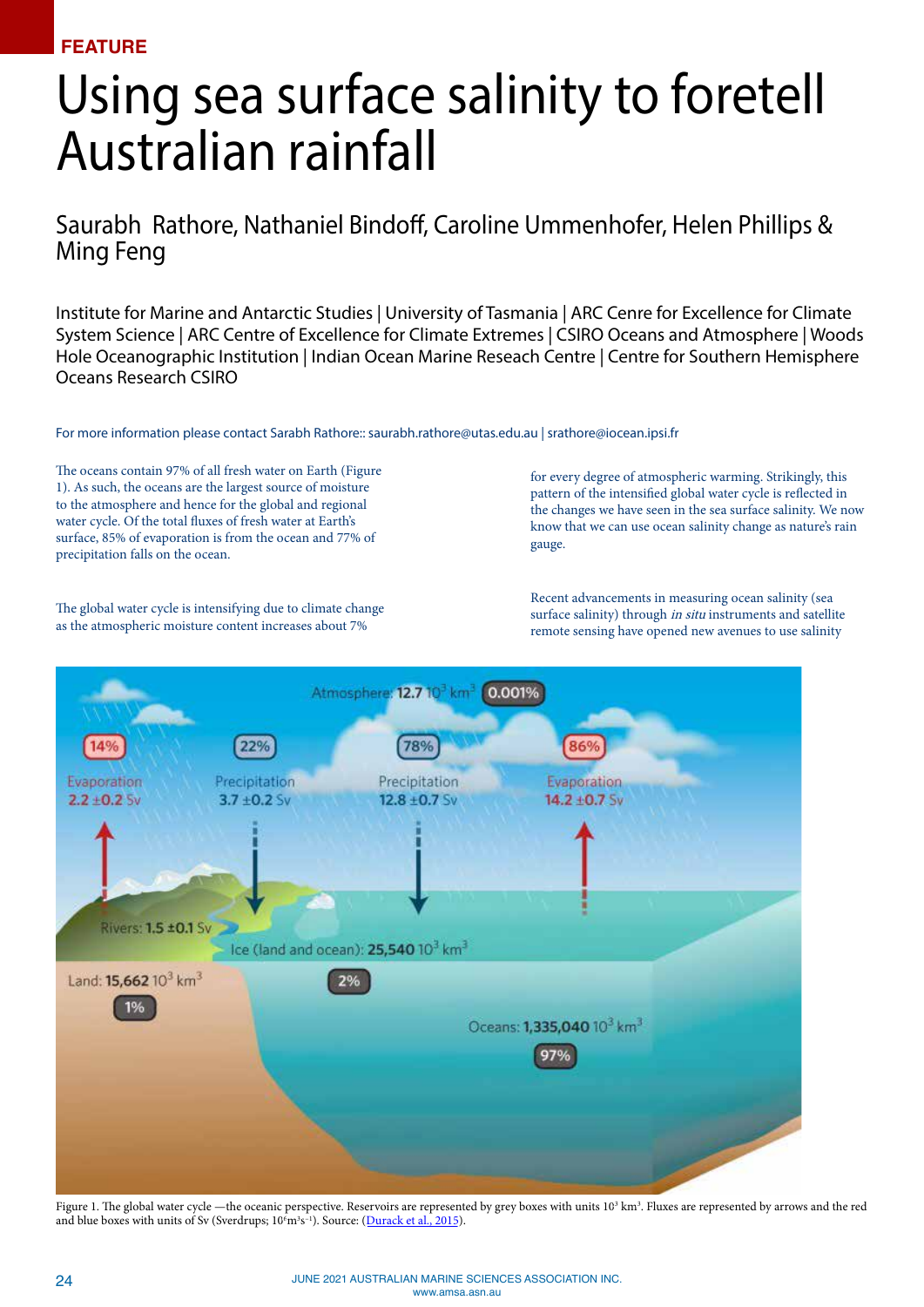



Figure 2. The mean evaporation‐minus‐precipitation (E−P) flux from OAFlux2 and GPCP. (B) Mean sea surface salinity observed from SMAP. The period of 2016 –2018 was used in constructing both mean fields. Source: [\(Yu et al., 2020\)](https://nyaspubs.onlinelibrary.wiley.com/doi/abs/10.1111/nyas.14354).

This remarkable, global scale relationship also raises the potential that we could use ocean salinity as a predictor for rainfall over land - since moisture must be taken up by the atmosphere (given up by the ocean) before it can be delivered as precipitation. Using this concept there are a few studies, including ours (Rathore et al. [2020](https://www.nature.com/articles/s41467-020-15754-3), [2021\)](https://journals.ametsoc.org/configurable/content/journals$002fclim$002faop$002fJCLI-D-20-0625.1$002fJCLI-D-20-0625.1.xml?t:ac=journals%24002fclim%24002faop%24002fJCLI-D-20-0625.1%24002fJCLI-D-20-0625.1.xml) which investigate the links between sea surface salinity and rainfall over land.

Our investigation aims to use sea surface salinity as a precursor for Australian summer rainfall during December - February. We show that sea surface salinity can be used as a proxy for Australian rainfall variability on interseasonal to interannual timescale and identify the oceanic sources of moisture. We have shown that a characteristic sea surface salinity signature appears in spring to the north of Australia in the Indian and Pacific oceans. These regions act as a source of atmospheric moisture (signalled by increased salinity) prior to periods of enhanced rainfall over Australia, and a sink of moisture (sea surface freshening) prior to dry periods.

High salinity events in the southeast equatorial Indian and western equatorial Pacific (Figure 4 upper panel) occur during the negative phase of El Niño Southern Oscillation (i.e., La Niña) and negative Indian Ocean Dipole (-IOD). During such events, atmospheric moisture from evaporation in the Indian and Pacific Oceans converges over the ocean to the north of Australia and part of it is transported towards the Australian continent. Due to conducive atmospheric conditions over Australia, the incoming moisture converges and results in rainfall and anomalously wet conditions across Australia.

## as an important climate variable to monitor changes in the global and regional water cycle. Changes in the sea surface salinity are predominantly the net balance between Evaporation (E) and Precipitation (P) i.e., E–P. **FEATURE**

In Figure 2, we see the remarkable match between patterns of E minus P (how much fresh water leaves the ocean) and sea surface salinity. The patterns are a 3-year average view that reveals the regions where the ocean persistently loses fresh water and hence is salty and regions where fresh water is returned to the ocean by excess precipitation. The salty regions are located primarily in the high evaporation subtropical latitudes between  $25^{\circ}$  and  $35^{\circ}$  in both hemispheres. The fresh regions are around the equator and at high latitudes. These patterns of sea surface salinity and E minus P are being amplified by global warming. Fresh regions are becoming fresher as precipitation intensifies and salty regions are becoming saltier as evaporation intensifies. These trends are illustrated in Figure 3 using long - term averages of measurements in the ocean and atmosphere. In regions that already have high precipitation (low  $E - P$ , Figure 3b) and a fresh surface (low salinity, Figure 3d), the trend in total precipitable water vapour is increasing (Figure 3a), as is the trend to an even fresher ocean surface (Figure 3c). The reverse is true for regions that have high evaporation and a salty surface. This scenario has been termed "rich getting richer and poor getting poorer".



Figure 3. Changes in sea surface salinity are related to the atmospheric patterns of evaporation minus precipitation (E–P) and trends in total precipitable water: (a) Linear trend (1988–2010) in total precipitable water (water vapor integrated from the Earth's surface up through the entire atmosphere) ( $\text{kg m}^2$  per decade) from satellite observations (blues: wetter; yellows: drier). (b) The 1979 –2005 climatological mean net E–P (cm yr<sup>-1</sup>) from meteorological reanalysis (National Centers for Environmental Prediction/National Center for Atmospheric Research) (reds: net evaporation; blues:net precipitation). (c) Trend (1950 – 2000) in surface salinity (PSS78 per 50 years) (blues freshening; yellows-reds saltier). (d) The climatological -mean surface salinity (PSS78) (blues: <35; yellows–reds: >35). Source: (Rhein et al., 2013).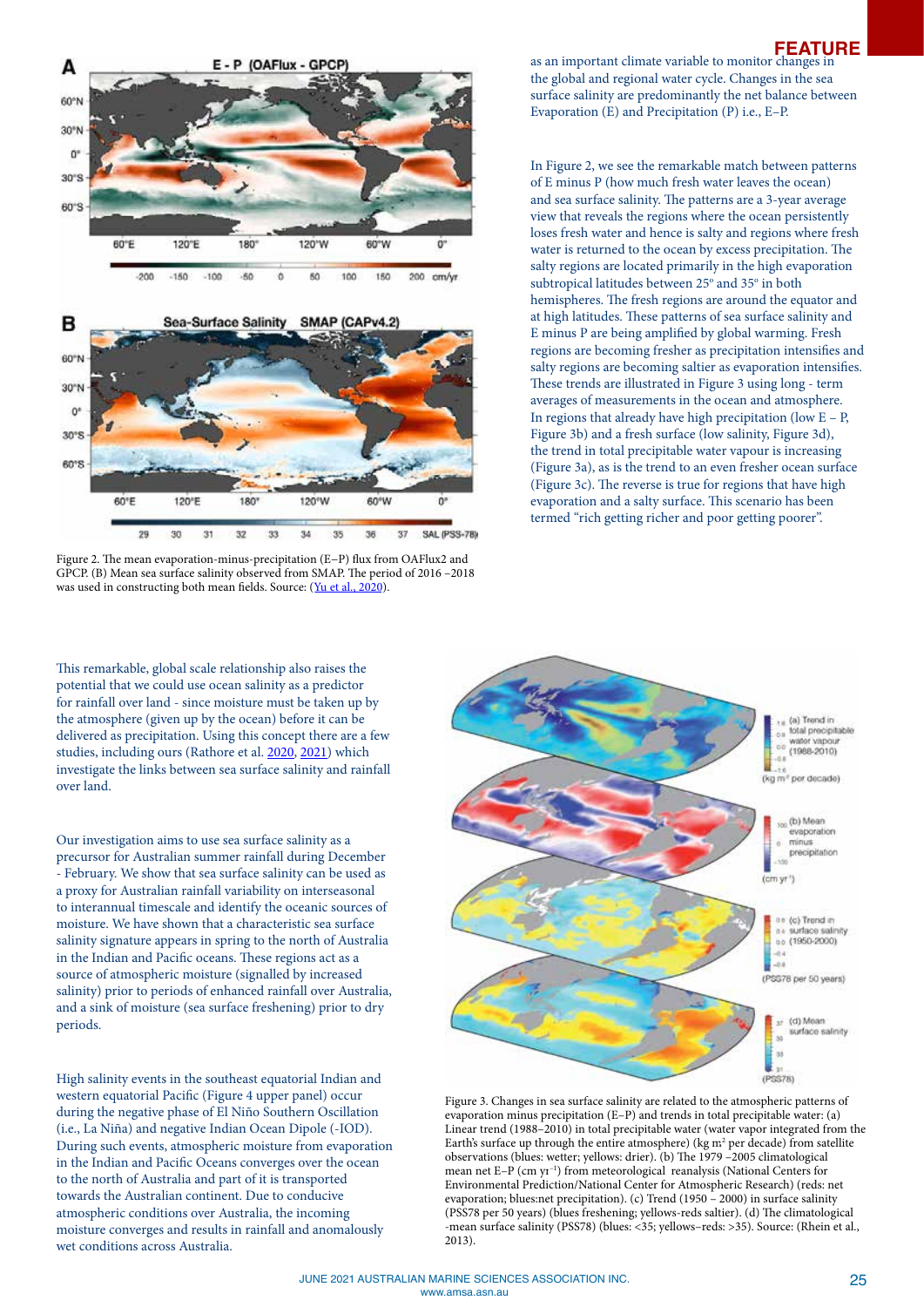## **FEATURE**

In contrast, low sea surface salinity events over the Indian and Pacific Oceans (Figure 4 lower panel) occur during El Niño and +IOD events. During these events, moisture from evaporation north of Australia is transported away from the Australian continent, resulting in less rainfall and anomalously dry conditions across Australia.

Surface salinity also has relevance to short periods events like the devastating Brisbane flood event of summer 2010/11. These floods happened during a co-occurring La Niña and IOD event (as in Figure 4; upper panel). A robust signature of anomalously high sea surface salinity appeared in the southeast equatorial Indian and western equatorial Pacific Ocean during July - August 2010. The high sea surface salinity was accompanied by strong atmospheric moisture transport towards Australia. This moisture converged over Australia and resulted in heavy precipitation during November - December 2010 with widespread anomalously wet conditions observed over Australia, and an extreme event for Brisbane.

These physical and mechanistic links between sea surface salinity, atmospheric moisture transport and Australian rainfall motivate us to predict Australian summer (Dec-Feb) rainfall using sea surface salinity of prior seasons (Jul-Sep and Sep-Nov). We used a machine learning approach known as Random Forest Regression Analysis to predict rainfall over a large region of northeastern Australia and a relatively smaller region that surrounds Brisbane. In both cases, we have tested the effect of incorporating sea surface salinity in the southeast equatorial Indian and western equatorial Pacific Ocean along with other previously known and widely used predictors (i.e., ENSO index of Nino 3.4 region, IOD index, area-averaged local soil moisture). We used Jul - Sep and Sep-Nov values of theseindices to predict Dec-Feb rainfall over northeastern Australia (Figure 5) and the Brisbane region (Figure 6).



Figure 4. Schematic of high (upper panel) and low (lower panel) sea surface salinity event where magenta vectors represent moisture transport, green and red colour over the ocean represents low salinity (fresh region) and high salinity (salty region), respectively, brown and green colour over Australia represents low rainfall (dry region) and high rainfall (wet region), respectively, green arrows represent evaporation from the ocean surface, and coloured arrows represent moisture flux. Source: (Rathore et al., 2020, 2021)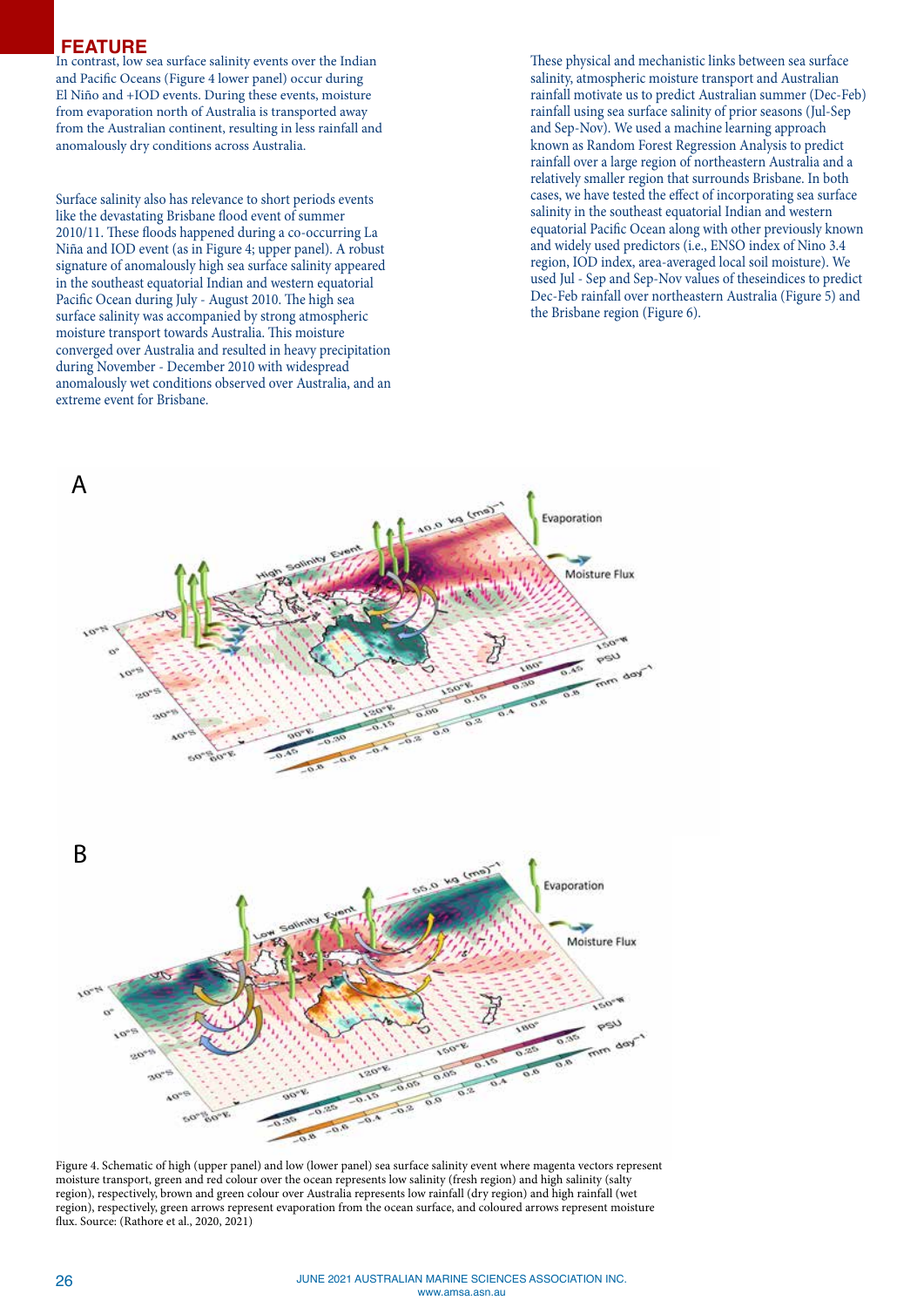A



Figure 5. Normalized time series of DJF rainfall over northeastern Australia (130°-152°E and 25°-0°S) (yellow), predicted rainfall time series by incorporating the JAS and SON indices of SSSP, SSSI, Niño 3.4, DMI and Soil Moisture over northeastern Australia as predictors (red), predicted rainfall including all the predictors except SSSP and SSSI (black), predicted rainfall including all the predictors except soil moisture (green), and predicted rainfall without incorporating SSSP, SSSI and Soil Moisture indices (blue). The variance explained by the prediction model is shown as R2 Value. Importance of predictors during JAS and SON in predicting the DJF rainfall over northeastern Australia. Magenta line is the median and blue square is the mean. Source: [Rathore et al., 2021](https://journals.ametsoc.org/configurable/content/journals$002fclim$002faop$002fJCLI-D-20-0625.1$002fJCLI-D-20-0625.1.xml?t:ac=journals%24002fclim%24002faop%24002fJCLI-D-20-0625.1%24002fJCLI-D-20-0625.1.xml))

B